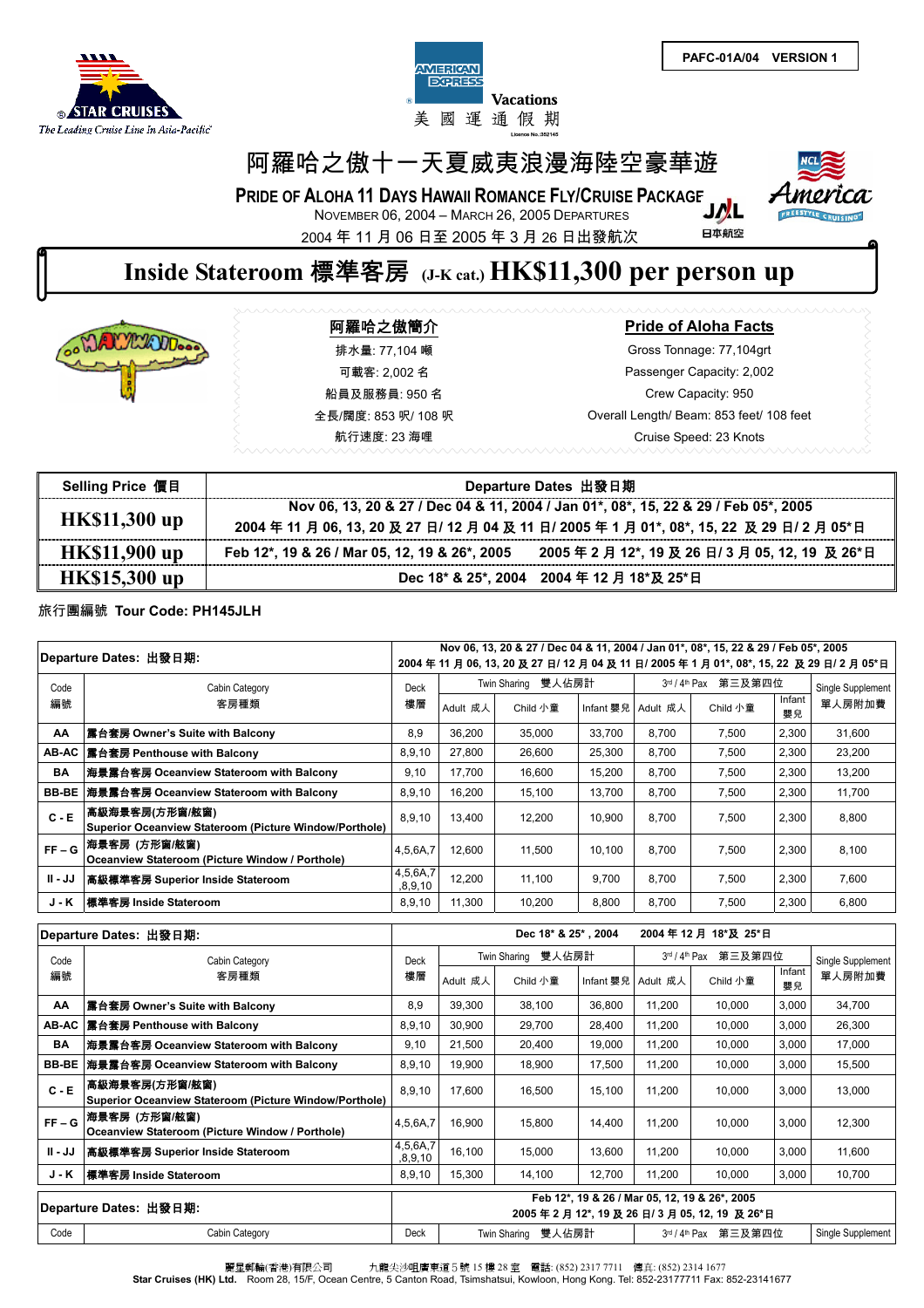| 編號                                                                                                          |                                     | 客房種類                                                   | 樓層                  | Adult 成人 | Child 小童 | Infant 嬰兒 Adult 成人 |       | Child 小童 | Infant<br>嬰兒 | 單人房附加費 |
|-------------------------------------------------------------------------------------------------------------|-------------------------------------|--------------------------------------------------------|---------------------|----------|----------|--------------------|-------|----------|--------------|--------|
| AA                                                                                                          | │露台套房 Owner's Suite with Balcony    |                                                        | 8,9                 | 36,400   | 35,300   | 33,900             | 9,200 | 8.100    | 2,300        | 31,800 |
|                                                                                                             | AB-AC   露台套房 Penthouse with Balcony |                                                        | 8,9,10              | 28,000   | 26,900   | 25,500             | 9,200 | 8,100    | 2,300        | 23,400 |
| BA                                                                                                          |                                     | 南景露台客房 Oceanview Stateroom with Balcony                | 9,10                | 18,300   | 17,200   | 15,800             | 9,200 | 8.100    | 2,300        | 13,700 |
| <b>BB-BE</b>                                                                                                |                                     | 海景露台客房 Oceanview Stateroom with Balcony                | 8,9,10              | 16,800   | 15,700   | 14,300             | 9,200 | 8,100    | 2,300        | 12,200 |
| $C - E$                                                                                                     | 高級海景客房(方形窗/舷窗)                      | Superior Oceanview Stateroom (Picture Window/Porthole) | 8,9,10              | 14,300   | 13,200   | 11,800             | 9,200 | 8,100    | 2,300        | 9,700  |
| $FF - G$                                                                                                    | 南景客房 (方形窗/舷窗)                       | Oceanview Stateroom (Picture Window / Porthole)        | 4,5,6A,7            | 13,600   | 12,400   | 11,100             | 9,200 | 8.100    | 2,300        | 9,000  |
| II - JJ                                                                                                     | 高級標準客房 Superior Inside Stateroom    |                                                        | 4,5,6A,7<br>,8,9,10 | 12,800   | 11.700   | 10,300             | 9,200 | 8.100    | 2,300        | 8,200  |
| J - K                                                                                                       | <b>標準客房 Inside Stateroom</b>        |                                                        | 8,9,10              | 11,900   | 10,800   | 9,400              | 9,200 | 8,100    | 2,300        | 7,400  |
|                                                                                                             |                                     |                                                        |                     |          |          |                    |       |          |              |        |
| *旺季附加費<br>┃出發日期由 2004 年 12 月 17 日至 2005 年 1 月 08 日, 2005 年 2 月 04 日至 2 月 13 日及 3 月 24 日至 3 月 29 日           |                                     |                                                        |                     |          |          | 稍後公佈               |       |          |              |        |
| Dec 17, 2004 - Jan 08, 2005, Feb 04 - 13, 2005 & Mar 24 - 29, 2005 Departures<br>*Package Holiday Surcharge |                                     |                                                        |                     |          |          | To be Advised      |       |          |              |        |

#### ITINERARY 行程 **(Tour Code** 旅行團編號**: PH145JLH)**

| Day   | 日期  | Port 港口                                                                                                                       | Arrive 到達時間                                                                                                                  | Departure 離開時間     |
|-------|-----|-------------------------------------------------------------------------------------------------------------------------------|------------------------------------------------------------------------------------------------------------------------------|--------------------|
| Sat   | 星期六 | Hong Kong to Honolulu by Japan Airlines via Tokyo<br>乘日本航空由香港出發經東京往火奴魯魯                                                       | JL732 (3:10 pm / 8:00 pm)<br>JL072 (10:00 pm / 9:35 am)                                                                      |                    |
|       |     | Stay 1 night at Radisson Waikiki Prince Kuhio Hotel (or same grade Hotel)<br>入住 Radisson Waikiki Prince Kuhio Hotel (或同級酒店)一晚 |                                                                                                                              |                    |
| Sun   | 星期日 | Embark Pride of Aloha 登船 (阿羅哈之傲)<br>Honolulu, Oahu, Hawaii 火奴魯魯,歐胡島,夏威夷                                                       | (Check-in: 1:00pm - 6:30pm)                                                                                                  | 8:00pm             |
| Mon   | 星期一 | Nawiliwili, Kauai, Hawaii 那維利維利,考埃島,夏威夷                                                                                       | $7:00$ am                                                                                                                    | overnight          |
| Tue   | 星期二 | Nawiliwili, Kauai, Hawaii (Scenic cruising) 那維利維利,考埃島,夏威夷                                                                     |                                                                                                                              | 1:00 <sub>pm</sub> |
| Wed   | 星期三 | Hilo*, Hawaii (evening sail by Mount Kilauea)# 希洛*, 夏威夷                                                                       | 9:00am                                                                                                                       | 7:00 <sub>pm</sub> |
| Thu   | 星期四 | Kona*, Hawaii 可納市*, 夏威夷                                                                                                       | 7:00am                                                                                                                       | 6:00 <sub>pm</sub> |
| l Fri | 星期五 | Kahului, Maui, Hawaii (Optional tours to Molokai & Lanai available)<br>卡胡魯伊,茂宜島,夏威夷 (莫洛凱島及拉奈島皆有自選行程可供選擇)                      | 8:00am                                                                                                                       | overnight          |
| Sat   | 星期六 | Kahului, Maui, Hawaii 卡胡魯伊,茂宜島,夏威夷                                                                                            |                                                                                                                              | 6:00pm             |
| Sun   | 星期日 | Honolulu, Oahu, Hawaii 火奴魯魯,歐胡島,夏威夷<br>Disembark Pride of Aloha 離船 (阿羅哈之傲)                                                    | $7:00am*$                                                                                                                    |                    |
|       |     | Stay 1 night at Radisson Waikiki Prince Kuhio Hotel (or same grade Hotel)<br>入住 Radisson Waikiki Prince Kuhio Hotel (或同級酒店)一晚 |                                                                                                                              |                    |
| Mon   | 星期一 | Honolulu to Hong Kong by Japan Airlines via Tokyo<br>乘日本航空由火奴魯魯經東京飛返香港                                                        | JL079(12:30 pm/4:25 pm)+1Day JL735(5:40 pm/ 9:45 pm)<br>Mar 28, 2005<br>JL073(1:00 pm/4:50 pm)+1Day JL739(6:55 pm/ 11:00 pm) |                    |
| Tue   | 星期二 | Arrive Hong Kong 回程抵達香港                                                                                                       | 11:00 pm                                                                                                                     |                    |

( ) 當地時間 Local Time \*\*Disembarkation usually begins two hours after docking. 泊岸兩小時後開始下船

\*Arrive Kona on Wed (departure time: 7:00 pm) and Hilo (departure time: 6:00 pm) on Thu for Nov 06 & Dec 11, 2004, Feb 05, 19 & Mar 26, 2005 Departures.

\*2004 年 11 月 06 日及 12 月 11 日, 2005 年 2 月 05 日及 3 月 26 日出發航次於星期三改往可納市(離開時間: 7:00 pm) 及星期四往希洛(離開時間: 6:00 pm)

# For some sailings, the Evening sail by Mount Kilauea may done after the call in Kona.

#### 備註:

- 以上價目以港幣為單位。
- 額外乘客價只適用於每房第 3 及 4 位乘客與兩位附全費(雙人)的乘客同 住一房時使用。

#### 以上費用包括:

- 香港來回檀香山日本航空(或其他航空公司)經濟客位機票(訂位代號: M),機票有效期為 35 天, 提前或延留檀香山不另收費。回程停留東京 或大阪需另繳附加費(東京:每位成人/小童 HK\$800; 大阪:每位成人/小童 HK\$1,000),有關停留機位之安排將由航空公司因應訂位情況而確定。
- 7 晚阿羅哈之傲郵輪假期(星期日至星期日)。
- 夏威夷徵收之 GET 稅。
- 兩晚夏威夷酒店住宿於 Radisson Waikiki Prince Kuhio Hotel (或同級酒店)。

#### 以上費用不包括:

- 需於出發前及繳付餘款時繳清之費用:
- 乘客港務費(每位 HK\$1,260)

#### **REMARKS:**

- All fares above are in HK dollar.
- 3rd & 4th Passenger Supplement fares can only be applied after 2 full paying passengers at half twin fares

#### **FARE INCLUSION:**

- Airfare: Round Trip Hong Kong / Honolulu on Japan Airlines (or other carrier) economy class (Booking Class: M). Ticket valid for 35 days, Passenger can fly earlier or stay behind in Honolulu without charges. Surcharge at (Tokyo: HK\$800 per adult / child; Osaka: HK\$1,000 per adult / child) will be applied for return stopover in Tokyo or Osaka. Stopover air seat arrangement is subject to confirmation by airlines. 7 nights Hawaii cruise onboard Pride of Aloha (Sunday to Sunday).
- Hawaii GET Tax (General Excise Tax) imposed by Hawaii Government.
- 2 Nights Hotel accommodations in Honolulu at Radisson Waikiki Prince Kuhio Hotel (or same grade hotel).

#### **FARE EXCLUSION**:

- a. Must settle together with balance payment before departure:
- Passenger Handling Charges (HK\$1,260 per person)
- HK Airport Departure Tax: (HK\$120 per adult)
- HK Airport Security Tax (HK\$33 per person)
- US Airport Tax & Japan Airlines Insurance Surcharge (HK\$440 per person)
- Reserve to collect the Fuel surcharge if imposed by Japan Airlines
- For passenger return stopover in Tokyo or Osaka, additional Japan Airport Tax will be collected
- b. On pax own arrangement and to settle directly (if necessary):